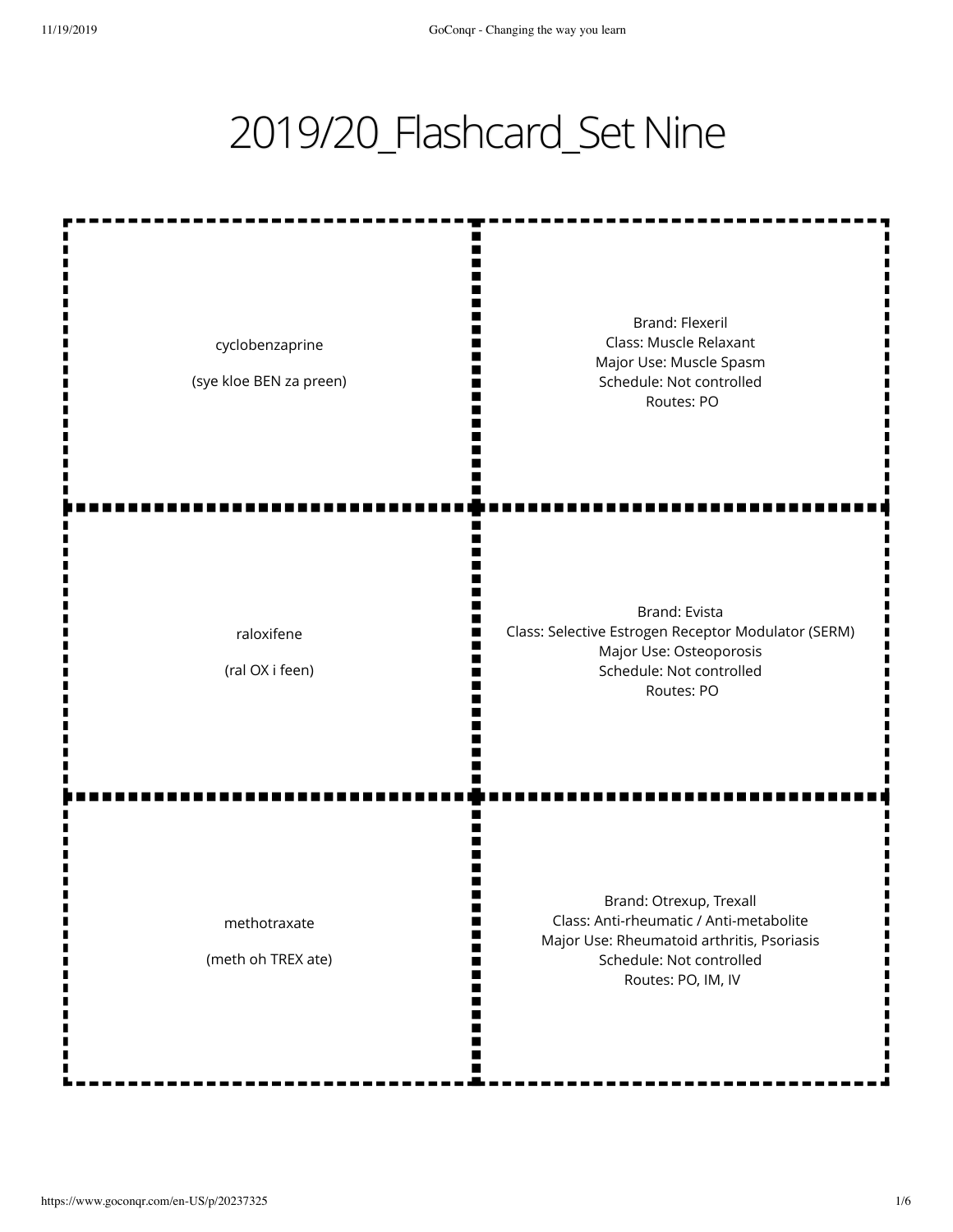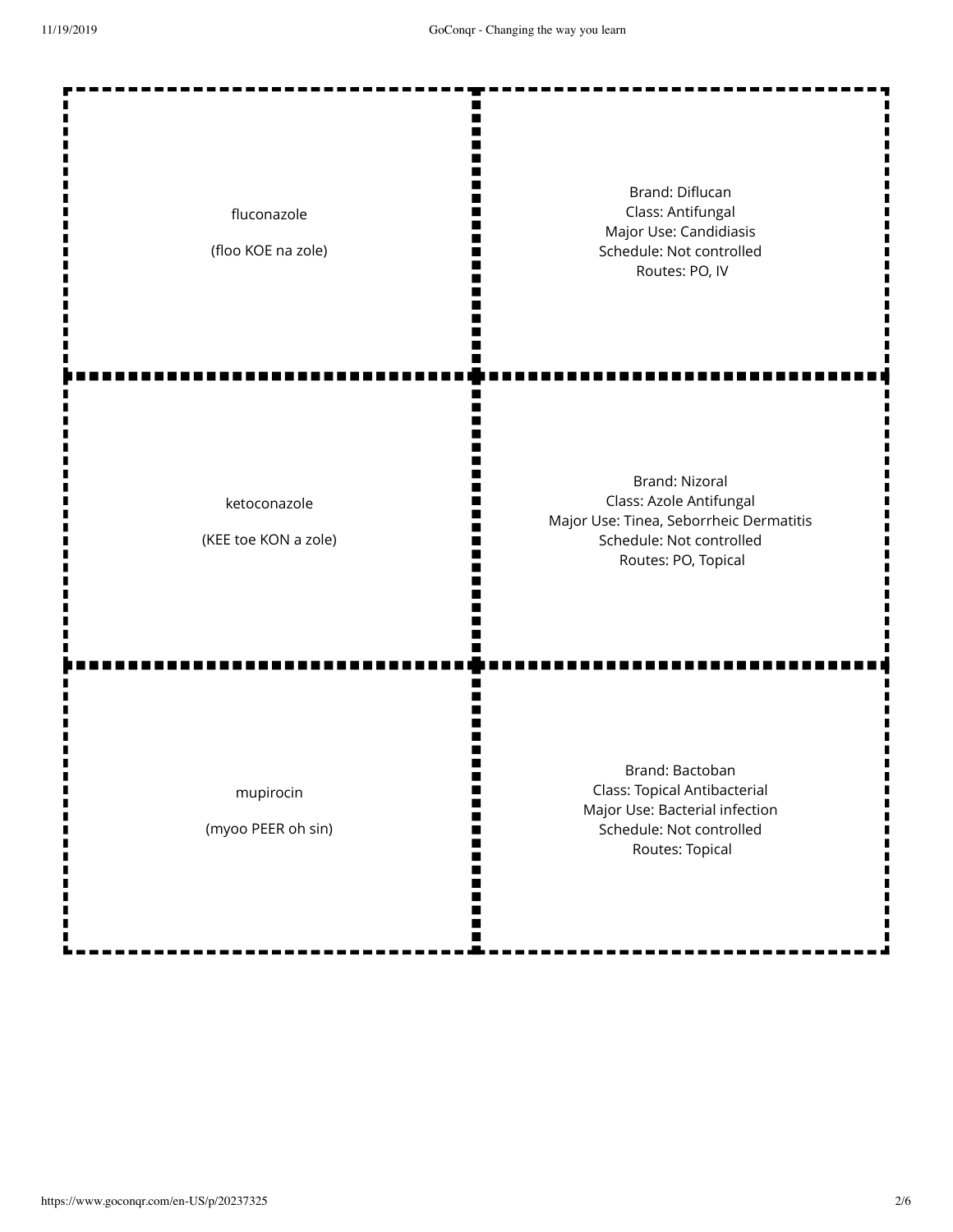| clindamycin<br>(klin da MYE sin)          | <b>Brand: Cleocin</b><br>Class: Antimicrobial<br>Major Use: Bacterial infection<br>Schedule: Not controlled<br>Routes: PO, IM, IV, Topical                    |
|-------------------------------------------|---------------------------------------------------------------------------------------------------------------------------------------------------------------|
| metronidazole<br>(me troe NI da zole)     | Brand: Flagyl, MetroGel, MetroCream<br>Class: Antimicrobial<br>Major Use: Bacterial infection<br>Schedule: Not controlled<br>Routes: PO, IV, Topical, Vaginal |
| nitrofurantoin<br>(NYE troe fue RAN toin) | Brand: Furadantin, Macrodantin, Macrobid<br>Class: Antimicrobial<br>Major Use: Urinary tract infection<br>Schedule: Not controlled<br>Routes: PO              |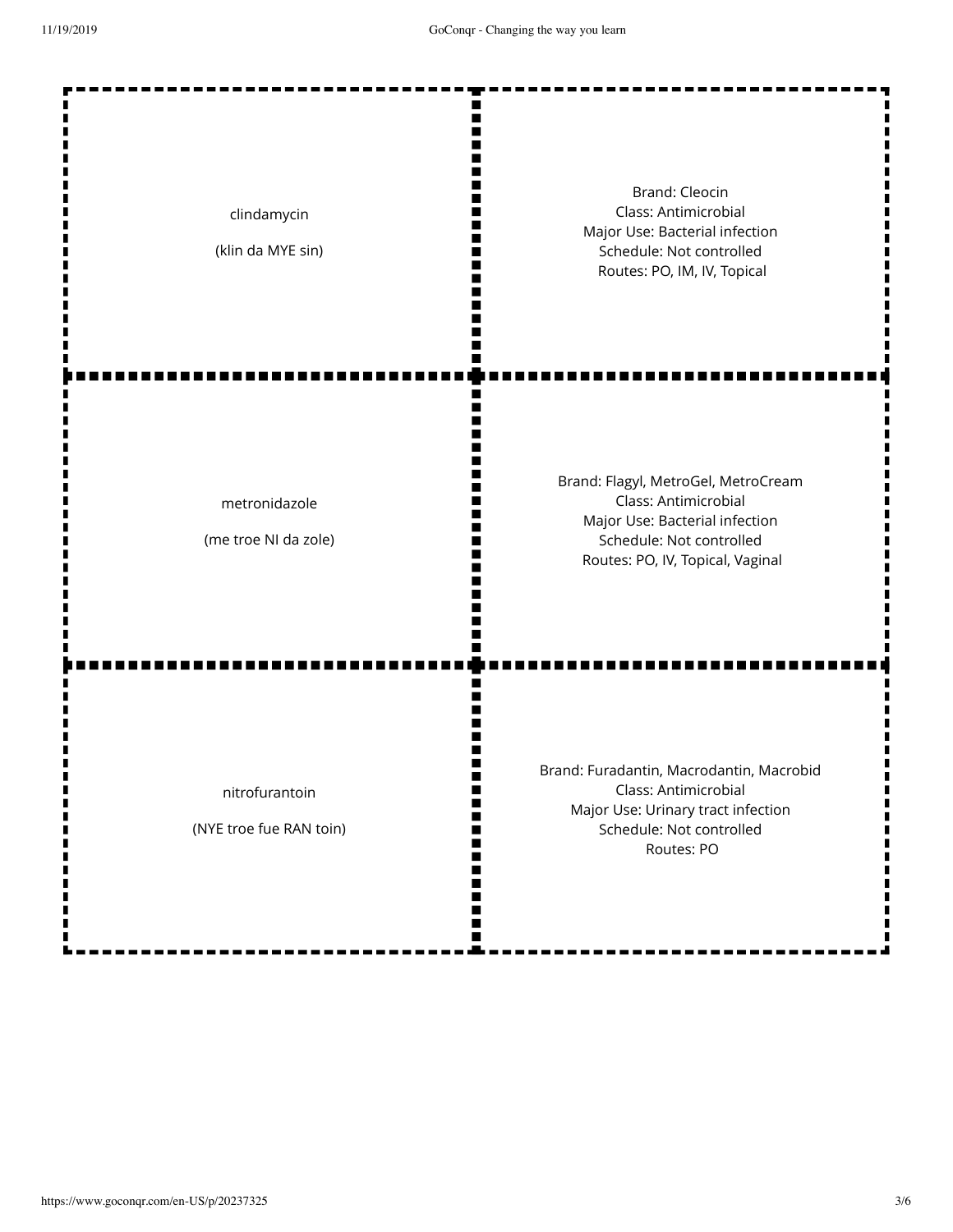Ш П п  $\blacksquare$ ш

W m Ш II. n<br>II

m

Ш п ш

ш п m Ш

Ш

m

П П II. П m Ш п ш

sulfamethoxazole + trimethoprim

(SUL fa meth OX a zole) + (trye METH oh prim)

Brand: Bactrim, Bactrim DS, Septra, Septra DS Class: Antibiotic combination Major Use: Bacterial infection Schedule: Not controlled Routes: PO

azithromycin

(a ZITH roe MYE sin)

Brand: Zithromax Class: Macrolide Antibiotic Major Use: Bacterial infection Schedule: Not controlled Routes: PO, IV

levofloxacin

(LEE voe FLOX a sin)

Brand: Levaquin Class: Quinolone Antibiotic Major Use: Bacterial infection Schedule: Not controlled Routes: PO, IV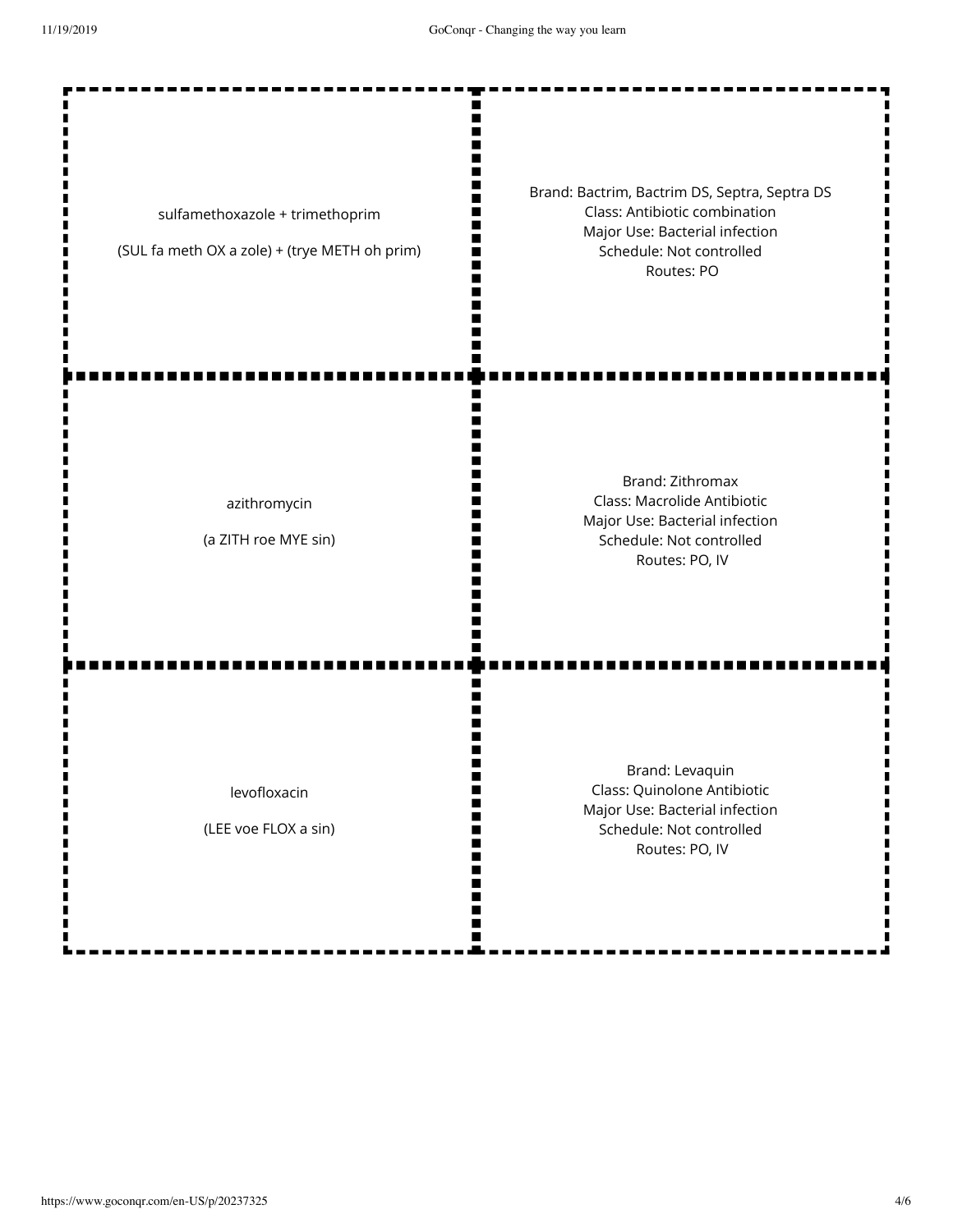